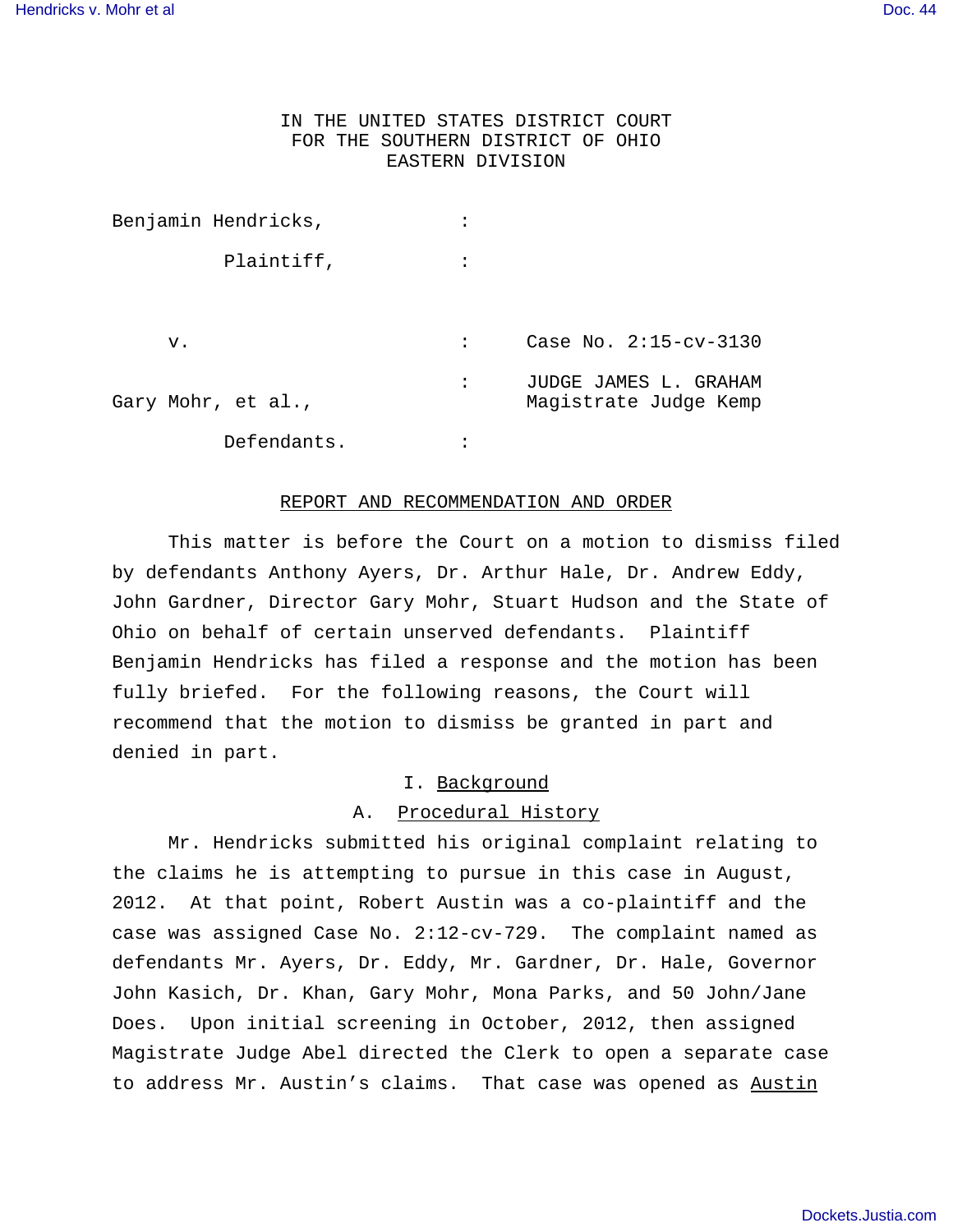v. Kasich, Case No. 2:12-cv-983 and was closed on December 1, 2015. Mr. Hendricks remained as the named plaintiff in Case No.  $2:12$ -cv-729.

In the initial screening Report and Recommendation in that case, Magistrate Judge Abel recommended that Mr. Hendricks' claims against Ms. Parks, Dr. Hale, Dr. Khan and Mr. Ayres be dismissed for failure to state a claim. He further recommended that Mr. Hendricks' claims against Governor Kasich, Mr. Mohr, Dr. Eddy, and Mr. Gardner be permitted to proceed because he had stated a claim for a violation of his Eighth Amendment rights arising from the alleged denial of medical care. More specifically, the Magistrate Judge found that, for screening purposes, Mr. Hendricks had stated a claim relating to his shoulder prosthesis against Dr. Eddy and Mr. Gardner; a claim relating to his hernias against Mr. Gardner; and a claim relating to alleged cost cutting measures resulting in the denial of treatment against Governor Kasich and Director Mohr. The Magistrate Judge recommended the dismissal of Mr. Hendricks' claims relating to his Crohn's disease, diversion colitis, and pain management. By order dated May 21, 2013, the assigned District Judge granted Governor Kasich's motion to dismiss and adopted and affirmed Judge Abel's Report and Recommendation.

Shortly following the Court's order, the Court of Appeals issued its decision in LaFountain v. Harry, 716 F.3d 944 (6th Cir. 2013), holding that, "under Rule 15(a) a district court can allow a plaintiff to amend his complaint even when the complaint is subject to dismissal under the PLRA." Id. at 951. Consequently, by order dated May 16, 2014, Mr. Hendricks was granted leave to amend his complaint in Case No. 2:12-cv-729, in part. That order described Mr. Hendricks' proposed amendments as follows:

Mr. Hendricks seeks to add four previously unnamed

-2-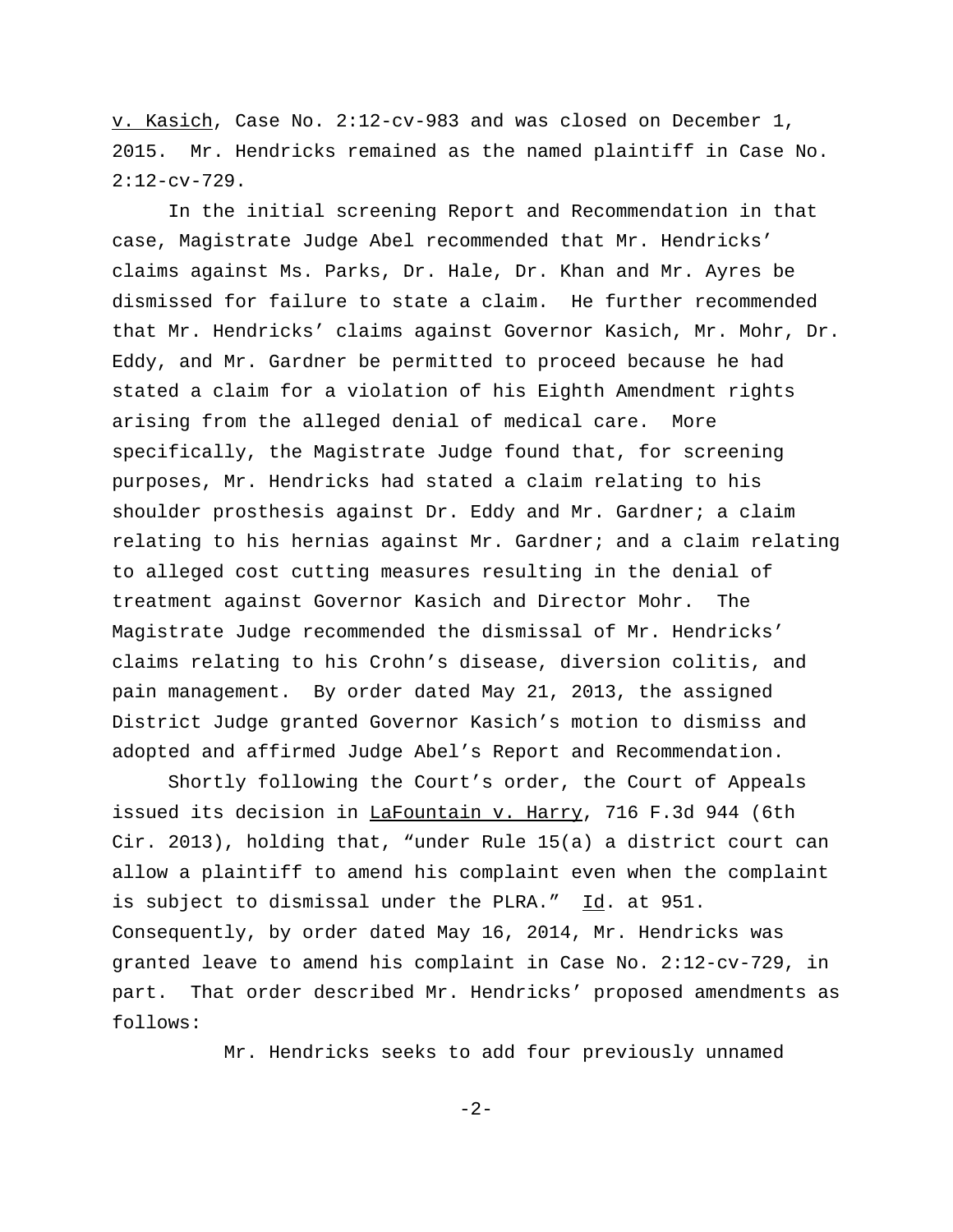defendants - Steve Huffman, Stuart Hudson, Christine Hall, and Dr. Christiansen, also referred to as Dr. Christenson. He also seeks to revive his previously dismissed claims in this case relating to his medical conditions, which are exceedingly well-documented in the records of this Court, including a shoulder prosthesis, ventral and parastomal hernias, pain management, Crohn's disease and diversion colitis. The Court's reading of the proposed amended complaint is borne out by Mr. Hendricks' reply which contains, in response to defendants' opposition, his more specific intentions in seeking to amend.

The Court permitted Mr. Hendricks to amend his complaint as it related to his claim that he had been denied medical treatment for his shoulder prosthesis against Dr. Eddy and Mr. Gardner to include allegations directed to Ms. Hall, Dr. Christenson, Dr. Hale, Dr. Khan, and Mr. Ayres. The Court further permitted Mr. Hendricks to amend his complaint as it related to his Crohn's disease to assert a claim against Dr. Hale, Dr. Khan, and Mr. Ayres. Additionally, the Court allowed Mr. Hendricks to include a claim relating to his diversion colitis against Mr. Gardner, Ms. Hall, Dr. Eddy, Dr. Christenson, Dr. Hale, Dr. Khan, and Mr. Ayres. The Court denied, on grounds of futility, Mr. Hendricks' claim relating to his ventral and parastomal hernias and his claim relating to pain management. With respect to both of these claims, the Court concluded that Mr. Hendricks had alleged nothing beyond a difference of opinion regarding his medical care insufficient to state a constitutional claim under the Eighth Amendment. Finally, the Court permitted an amendment to include a claim for declaratory or injunctive relief only as to Mr. Hudson, Mr. Huffman, and Director Mohr and relating only to Mr. Hendricks' claim regarding his shoulder. The Court directed Mr. Hendricks to file an amended complaint consistent with the order within fourteen days of its date.

Mr. Hendricks did not file an amended complaint as directed.

 $-3-$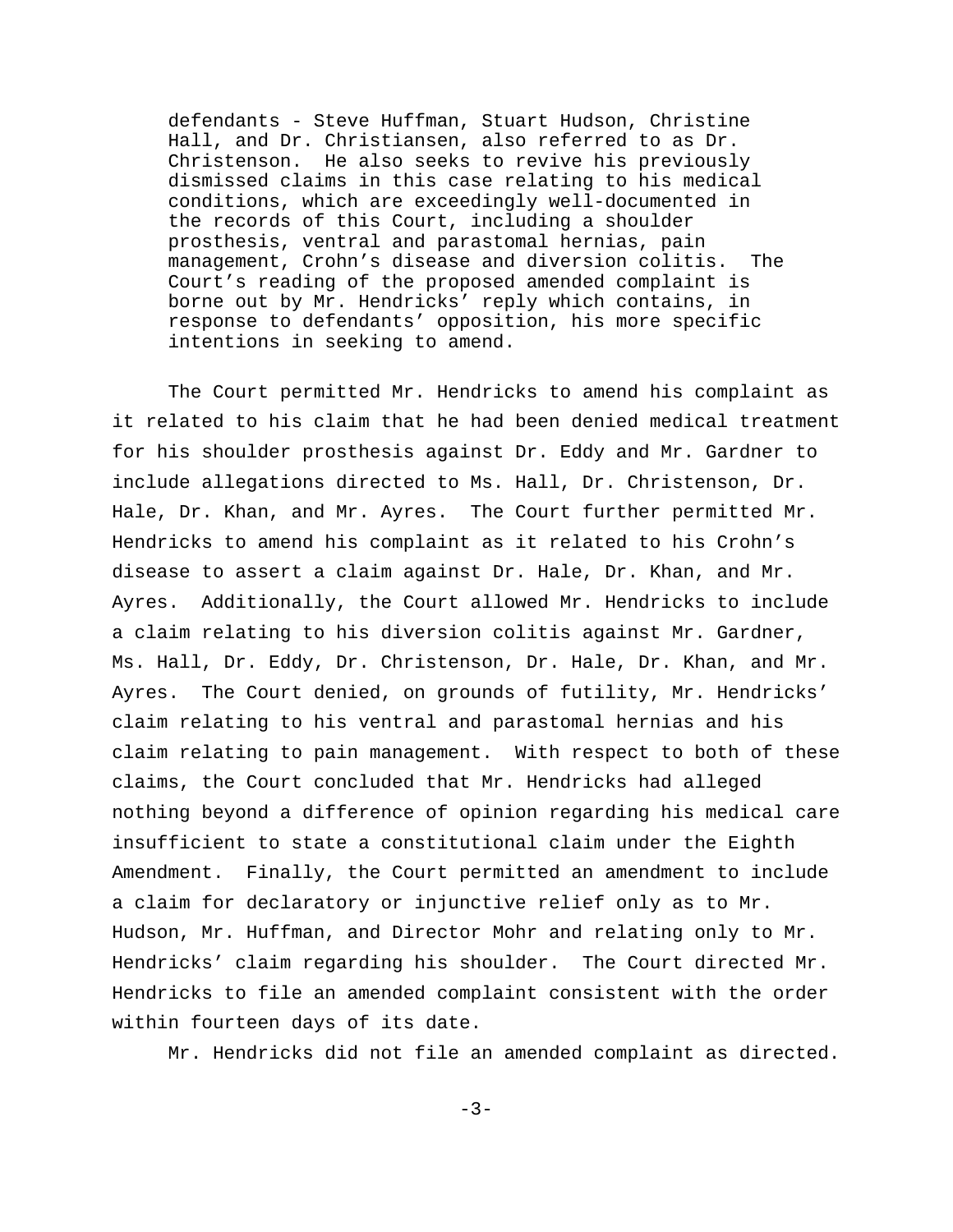Rather, on May 21, 2014, he filed a motion to voluntarily dismiss his complaint without prejudice. On July 24, 2014, the Court issued a Report and Recommendation recommending that Mr. Hendricks' unopposed motion be granted. This Report and Recommendation was adopted by order dated November 25, 2014 and judgment was entered that same date.

On October 5, 2015, Mr. Hendricks filed a motion to reopen the case, relying, at least to some extent, on Ohio's Savings Statute. That motion, which defendants opposed on grounds of personal jurisdiction and Mr. Hendricks' failure to file an amended complaint as directed, was granted by order dated March 15, 2016. That order, directing the opening of this case, Case No. 2:15-cv-3130, stated:

The Clerk shall open a new civil action. The effective filing date of that action is October 5, 2015. A copy of the motion to reopen and all subsequent filings in this case, including this Opinion and Order, shall be docketed in the newlyfiled case. Mr. Hendricks shall file a complaint under the new case number within 30 days of the date of this order. He is responsible for paying the filing fee for that action, which he should do within thirty days, and for serving the complaint on the defendants, unless he applies for and is granted in forma pauperis status. Mr. Hendricks should contact the Clerk's office regarding his request for copies of any prior filings in this case.

Almost immediately, Mr. Hendricks requested an extension of time to file his complaint. Ultimately, on August 30, 2016, Mr. Hendricks filed his current complaint. The moving Defendants filed their motion to dismiss on January 19, 2017.

### B. Current Complaint

Mr. Hendricks' current complaint names as defendants Director Mohr, Dr. Eddy, Mr. Gardner, John DesMarais, Dr. Hale, Dr. Khan, Mr. Ayres, Mr. Huffman, Mr. Hudson, Ms. Hall, Dr.

-4-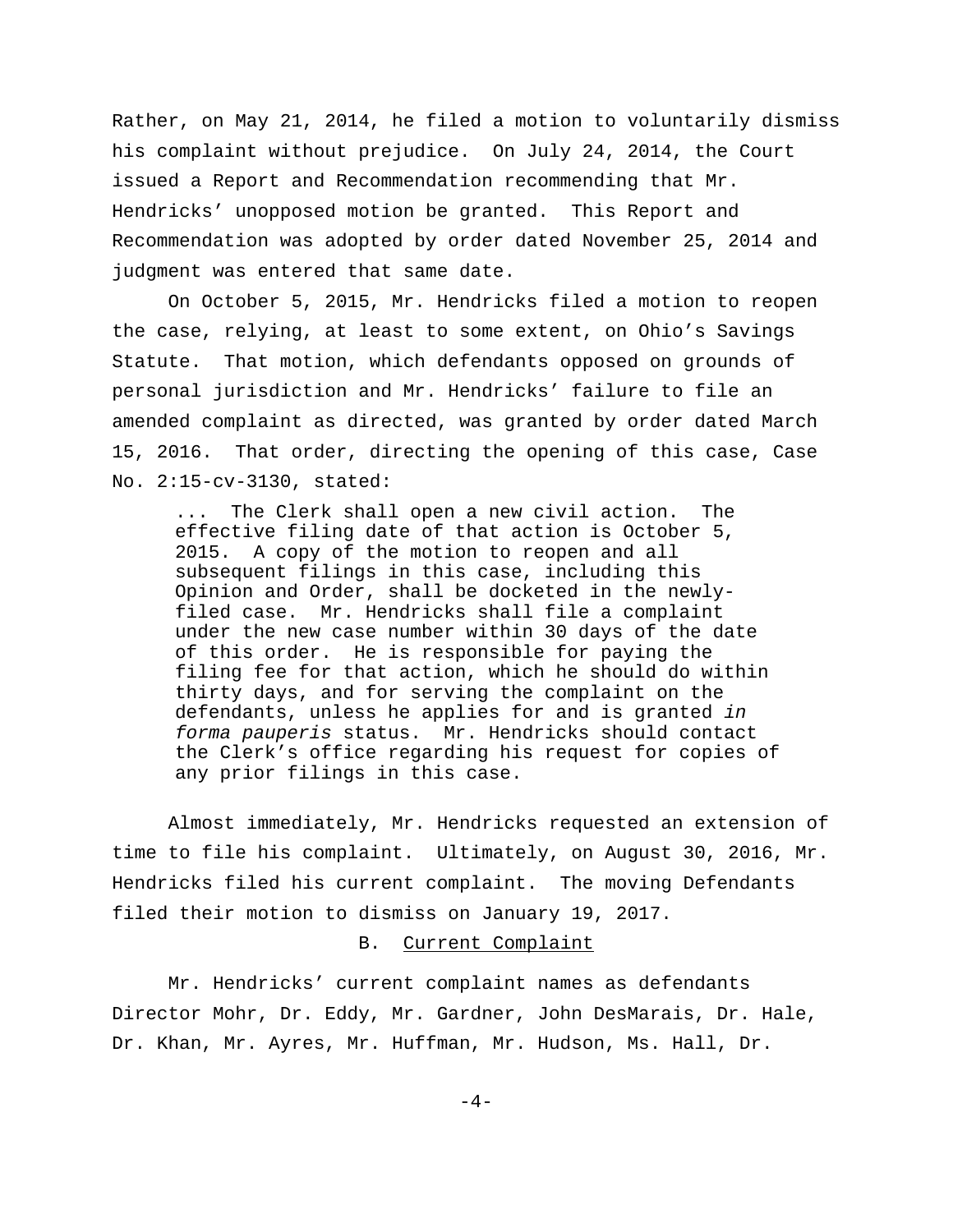Christenson, Dr. Akasubo, and 50 John/Jane Does, in both their individual and official capacities. The complaint sets forth claims relating to Mr. Hendricks' alleged denial of medical care for his left shoulder prosthesis, Crohn's disease, and diversion colitis. Mr. Hendricks also includes claims for the denial of medical care relating to his ventral and parastomal hernias and pain management.

As explained above, Mr. Hendricks' current complaint is the third iteration of his claims relating to his various medical conditions. The Court will not include a detailed explanation of these claims here for two reasons. First, they have been extremely well-documented over the course of Mr. Hendricks' litigation. More importantly, however, a detailed discussion of their nature is not necessary to a resolution of the motion to dismiss. Rather, as explained below, the basis of the Defendants' motion is that Mr. Hendricks' claims are barred by the statute of limitations. The Court will address the details of Mr. Hendricks' claims only to the extent that they bear on this issue. It is to that motion that the Court will now turn.

# C. Motion to Dismiss

In the motion to dismiss, Defendants first note that service has not been executed on Dr. Christenson, Ms. Hall, Dr. Akusoba, Dr. Khan, or Mr. Huffman. Further, they note that Mr. Hendricks' current complaint does not comply with the Court's order denying the motion to amend to the extent Mr. Hendricks seeks to assert claims relating to his hernias and alleged improper pain management.

More substantively, Defendants contend that Mr. Hendricks' claims in his original complaint arose more than two years prior to the submission date of his original complaint on August 10, 2012. As a result, they assert, Mr. Hendricks' claims are barred by the two-year statute of limitations applicable to

-5-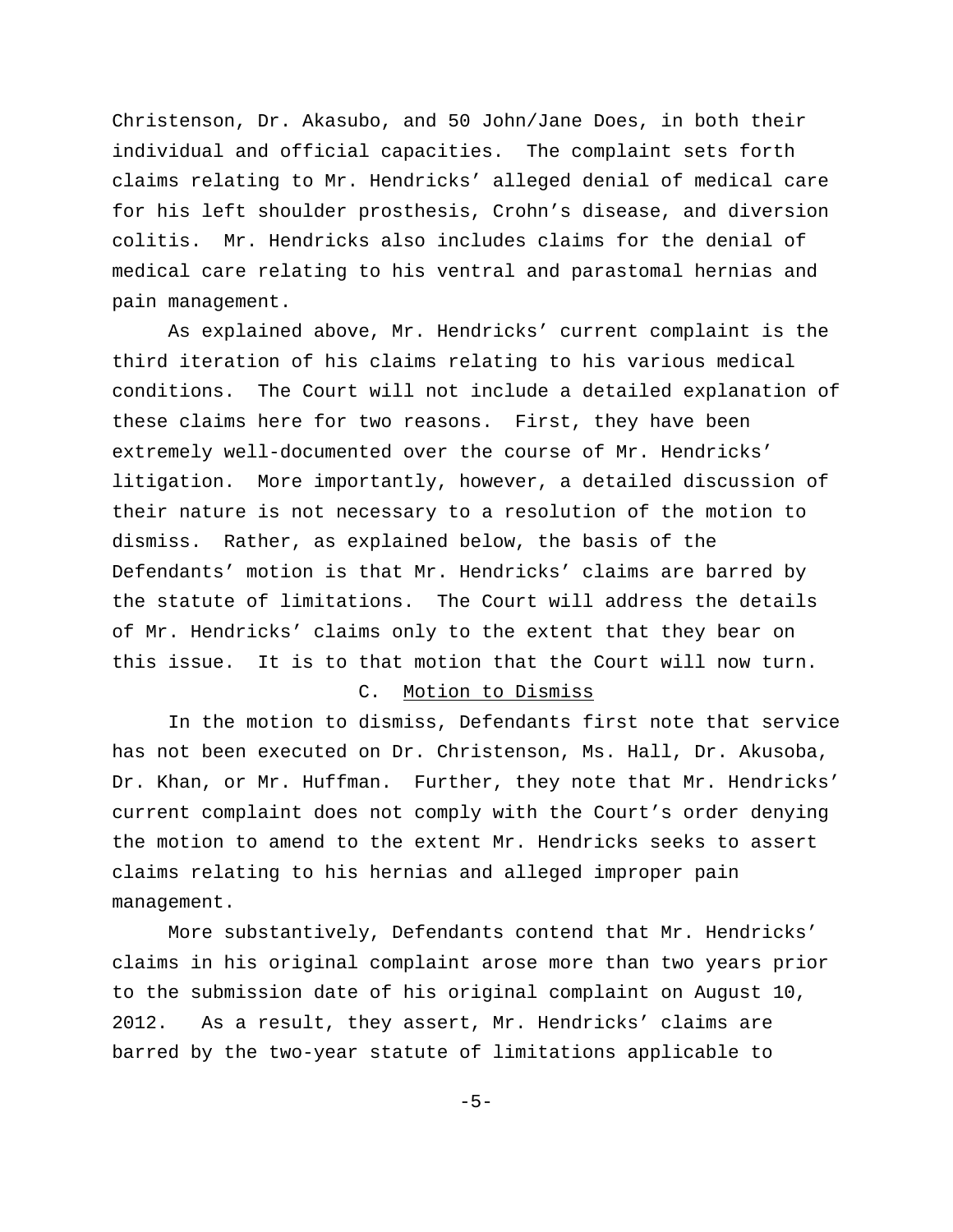claims brought under 42 U.S.C. §1983. As Defendants read the allegations of Mr. Hendricks' complaint, June 21, 2010 is the last date by which he could have known of any injury relating to his shoulder, the treatment for his Crohn's disease was stopped after a few infusions beginning in September, 2008, and he was not treated for his colitis after his 2009 surgery. They explain that, because Mr. Hendricks' complaint was untimely in the first instance, the Ohio Savings Statute is inapplicable here. They also assert that they are entitled to qualified immunity.

Mr. Hendricks filed an uncharacteristically brief threeparagraph response. The gist of his argument is that his action was brought well within the statute of limitations because of the continuing harm doctrine.

In reply, Defendants note both the untimeliness of Mr. Hendricks' response and his apparent concession regarding failure to perfect service on certain defendants. The focus of their reply, however, is that the continuing harm doctrine cited by Mr. Hendricks does not apply to 42 U.S.C. §1983 cases. They also reiterate their claim of qualified immunity.

## II. Legal Standard

Fed.R.Civ.P. 12(b)(6) provides that the Court may, upon motion, dismiss a claim for relief asserted in any pleading for failure to state a claim upon which relief can be granted. Fed.R.Civ.P. 8(a) requires the party pleading a claim for relief to make a "short and plain statement of the claim showing that the pleader is entitled to relief." When evaluating such a claim in the context of a Rule  $12(b)(6)$  motion, the Court must ordinarily accept as true all of the well-pleaded factual allegations of the complaint. However, Rule 8(a) has been interpreted to require that the pleader allege "more than labels and conclusions, and a formulaic recitation of the elements of a cause of action will not do ...." Bell Atlantic v. Twombley, 550

-6-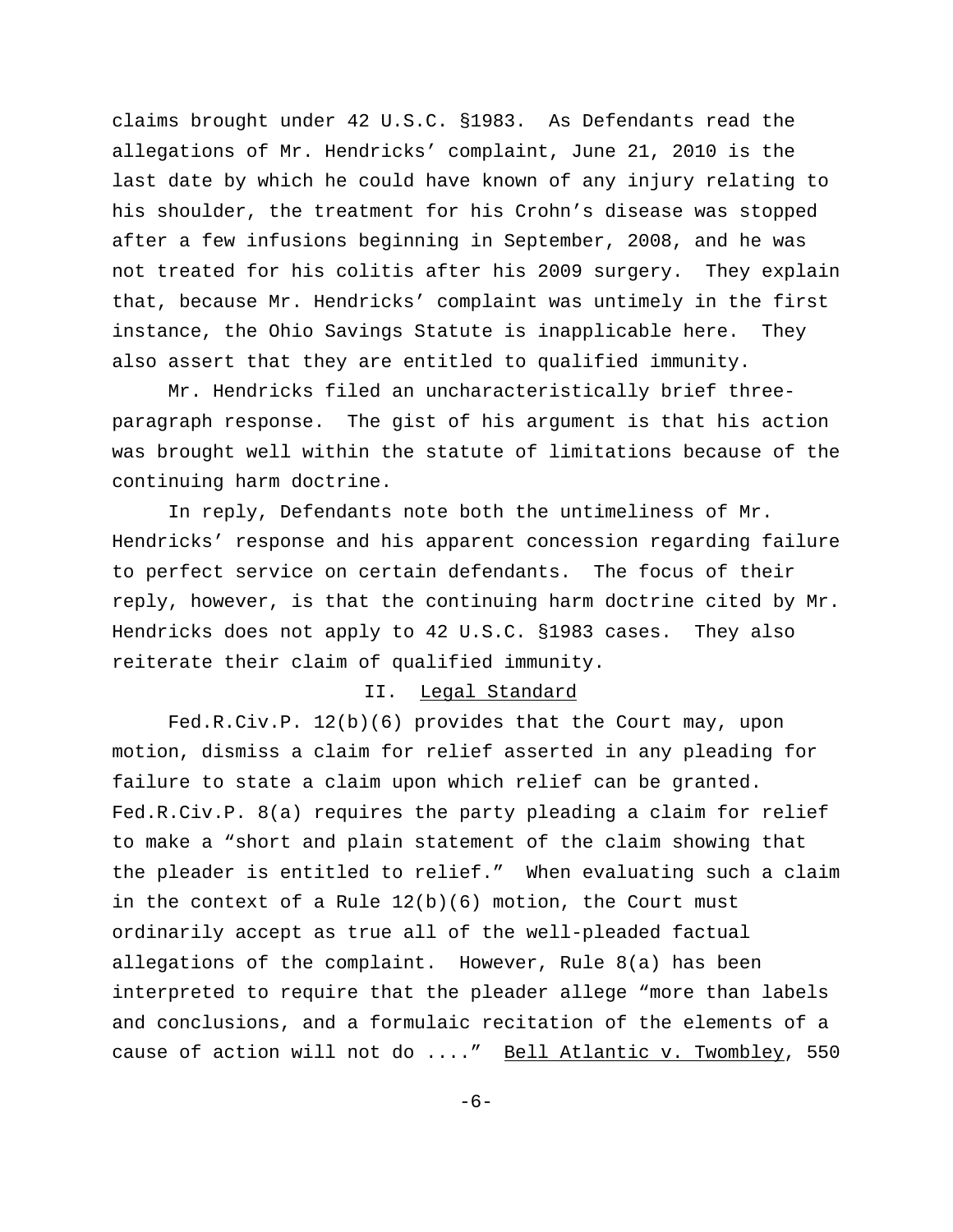U.S. 544, 555 (2007). Moreover, the factual allegations themselves "must be enough to raise a right to relief above the speculative level ...." Id.

Twombley established a test of "facial plausibility," replacing the prior standard, announced in Conley v. Gibson, 355 U.S. 41 (1957), under which a complaint was able to withstand a motion to dismiss if there were any possibility that the pleader could prove a viable claim for relief. Expanding upon Twombley's "facial plausibility" test, the Supreme Court, in Ashcroft v. Iqbal, 129 S.Ct. 1937, 1949 (2009), held that "[a] claim has facial plausibility when the plaintiff pleads factual content that allows the Court to draw a reasonable inference that the defendant is liable for the misconduct alleged." Iqbal reiterated the principle that legal conclusions, couched as factual allegations, need not be accepted as true, and that the mere recital "of the elements of a cause of action, supported by mere conclusory statements," cannot save a claim from dismissal under Rule 12(b)(6). Id. at 1950. Further, Iqbal allows the reviewing court "to draw on its judicial experience and common sense" when deciding if it is plausible that the pleader can, based on the facts alleged, obtain any relief.  $Id.$  It is still true, however, that pro se complaints are construed liberally in favor of the pleader, even though they, too, must satisfy the "facial plausibility" standard articulated in Twombley. See Haines v. Kerner, 404 U.S. 519 (1972); Stanley v. Vining, 602 F.3d 767, 771 (6th Cir. 2010); see also Erickson v. Pardus, 551 U.S. 89 (2007). It is with these standards in mind that the instant motion will be decided.

## III. Analysis

# A. Statute of Limitations

The Court's analysis begins with a brief discussion of precisely which of Mr. Hendricks' claims were before the Court

-7-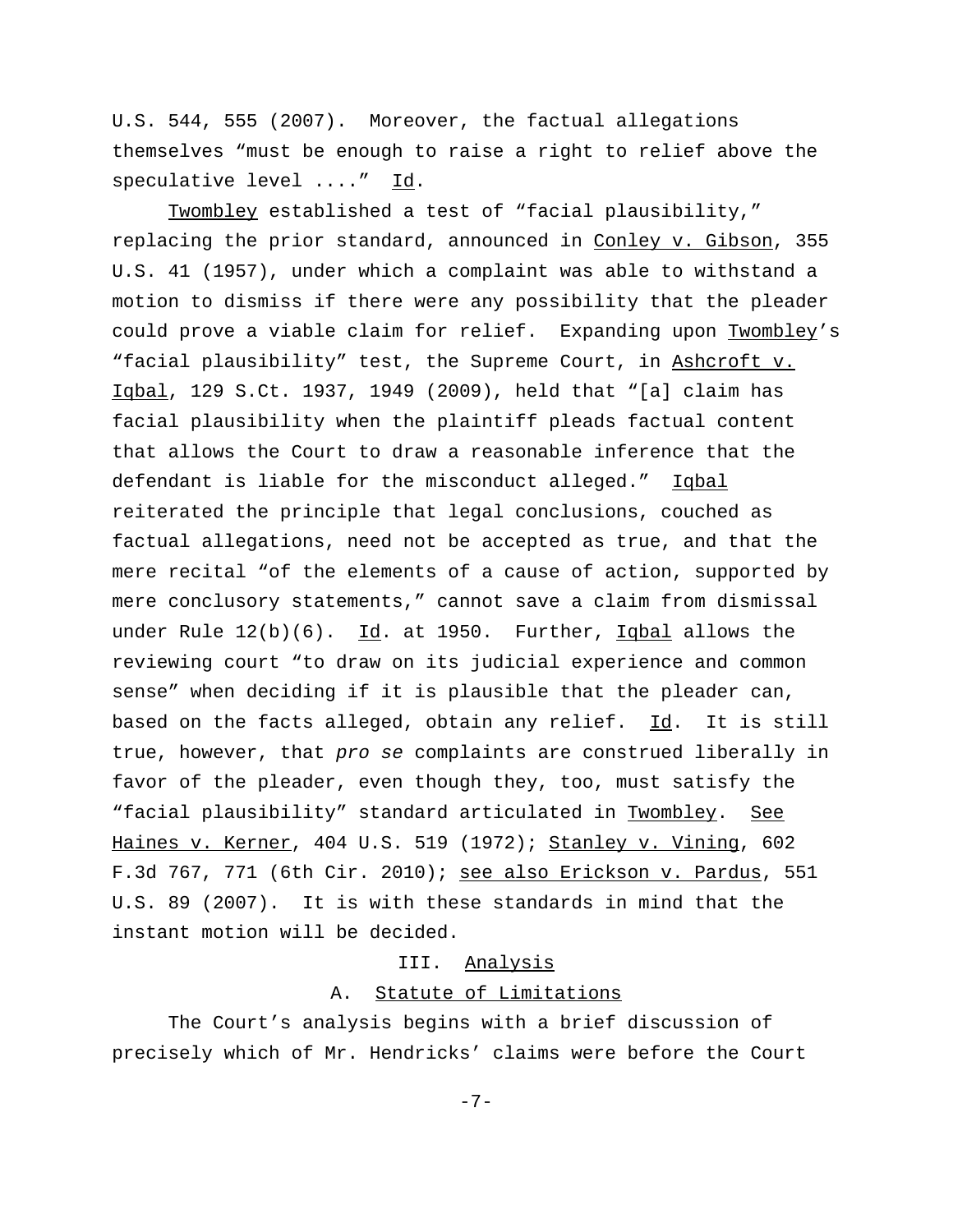when he moved to voluntarily dismiss his original action. As explained above, these claims included only those relating to Mr. Hendricks' shoulder prosthesis, Crohn's disease, and diversion colitis. These are the claims to which the Defendants' motion to dismiss on statute of limitations grounds is directed.

Turning to this issue, in Browning v. Pendleton, 869 F.2d 989 (6th Cir. 1989), the Court of Appeals determined that the statute of limitations applicable to claims arising under 42 U.S.C. 1983 is the two-year statute of limitations found in Ohio Revised Code §2305.10. Ordinarily, the limitation period begins to run when a plaintiff knows or has reason to know of the injury which is the basis of his action. Kuhnle Bros., Inc. v. County of Geauga, 103 F.3d 516, 520 (6th Cir. 1997). Mr. Hendricks submitted his original complaint in this case in August, 2012. Consequently, the issue before the Court is whether any of the events that form the basis of Mr. Hendricks' claims can be found to have occurred prior to August, 2010.

Mr. Hendricks' current complaint, despite its status as the third version, remains rather light on specifics. He does not provide much detail in way of a timeframe as it relates to his claim involving his shoulder prosthesis. For example, with respect to this claim, the complaint states:

27) Sometime in June 2010 Plaintiff was seen to determine if he had any medical issues that might be a deterrent to performing surgery and he was medically cleared and told surgery was set for and around June 21, 2010.

28) Plaintiff was informed a few days later that his surgery was canceled and was given no reason for the cancellation and the appointment was never rescheduled.

Similarly, with respect to Mr. Hendricks' claim relating to medical care for his Crohn's disease, the complaint states:

36) Shortly after his incarceration in September 2009 Plaintiff was briefly hospitalized at OSUMC where he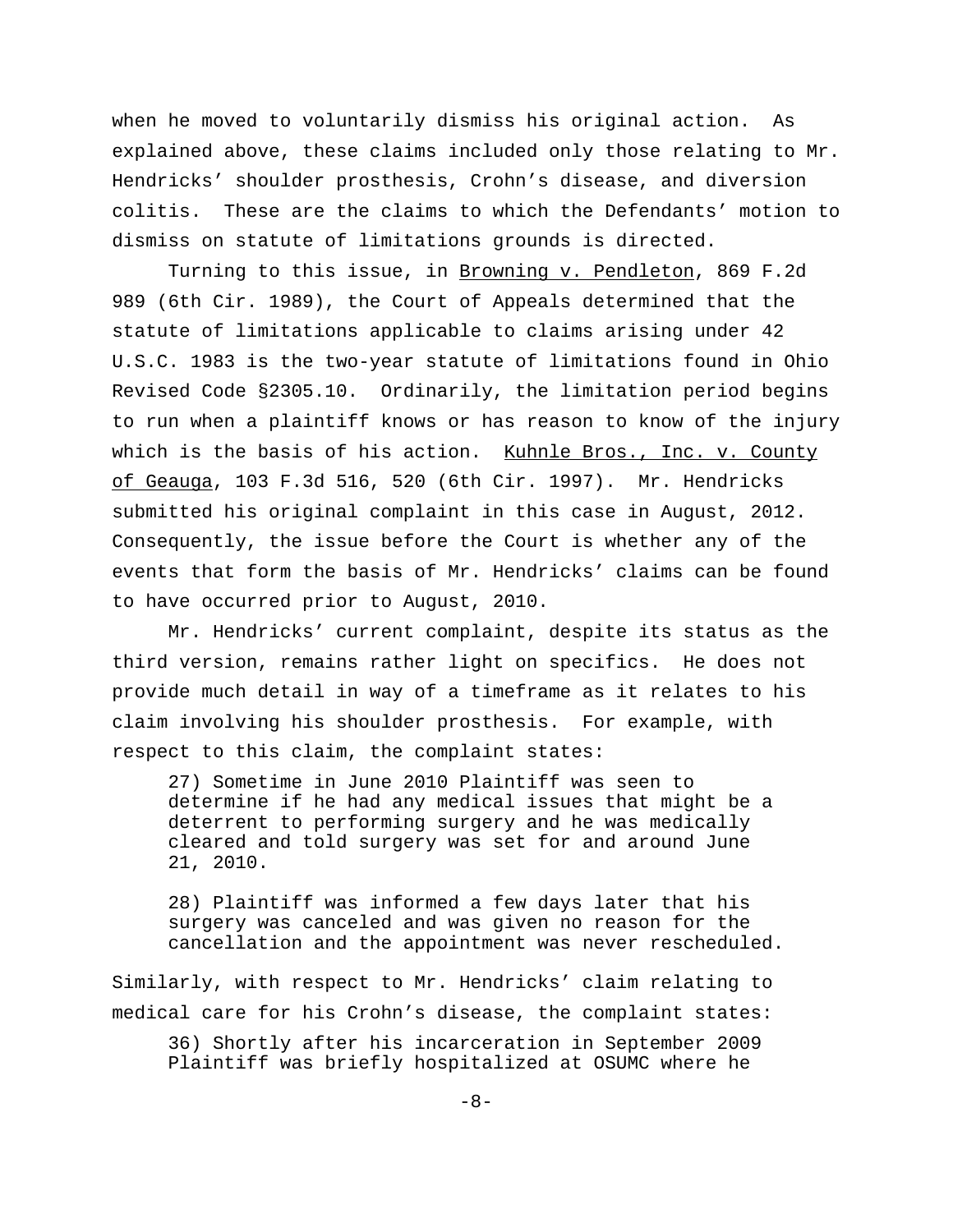was started on Remicade.

37) After a couple of infusions Defendant DesMarais stopped the treatment and nothing else was done to treat/maintain this medical condition causing pain, bleeding, etc.

Finally, with respect to his claim relating to his diversion colitis, Mr. Hendricks states in his complaint:

53) During recovery from the 2009 hernia repair it was discovered Plaintiff also had diversion colitis and the treating physician at OSUMC started short-chain fattyacid enemas as the normal/standard treatment.

54) Upon Plaintiff's discharge from OSUMC this treatment was discontinued by Defendant Akasubo with no reason given even though symptoms persisted.

55) When plaintiff was sent back to PCI he complained to his treating physician and was told Defendant DesMarais refused to approve the enemas because they were non-formulary.

56) After 2 years of complaints, bleeding and pain Plaintiff had a meeting with Defendant Gardner who initially approved the enemas.

...

62) Plaintiff suffered pain, bleeding, mental anguish and other medical complications at the hands of Defendants Akasubo, DesMarais, Gardner, Eddy, Hall, Christenson, Hale, Khan and Ayers from November 2009 to November 2014.

Clearly, based on the minimal allegations addressed to the time frame of events, Mr. Hendricks' claims regarding his shoulder prosthesis and Crohn's disease can be found to have arisen prior to August, 2010. The initial triggering event cited by Mr. Hendricks relating to his shoulder was the alleged surgery cancellation without reason in late June, 2010. Further, the triggering event as he describes it with respect to his Crohn's disease was the cessation of his Remicade treatment following his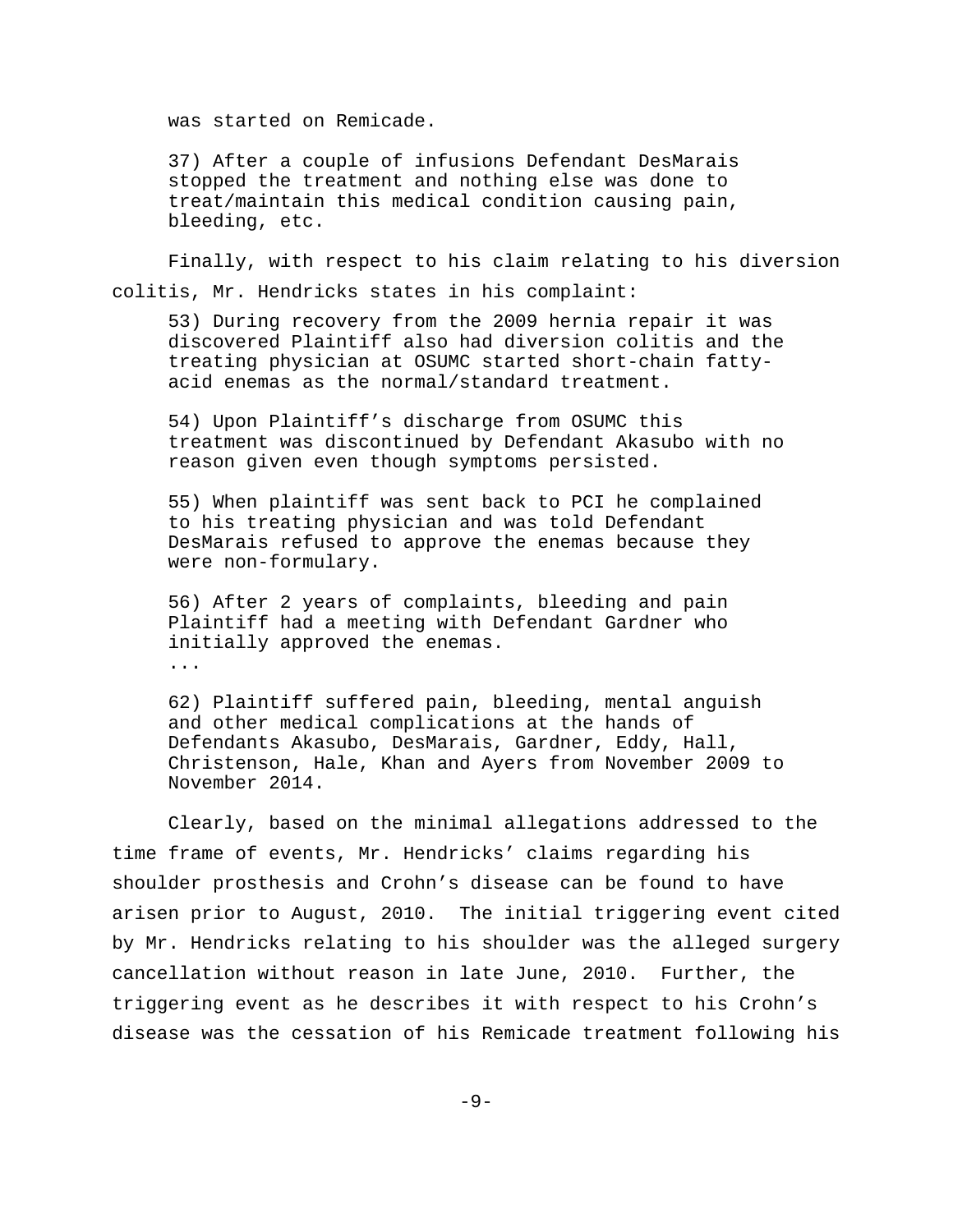release from OSUMC in 2009. Beyond this, he cites no additional dates with specificty. Instead, as he explains in his response, he is relying on the continuing violation doctrine to save these claims. Defendants are correct, however, that that doctrine is rarely applied to §1983 claims.

As the Court of Appeals has explained:

[A] "continuous violation' exists if: (1) the defendants engage in continuing wrongful conduct; (2) injury to the plaintiffs accrues continuously; and  $(3)$ had the defendants at any time ceased their wrongful conduct, further injury would have been avoided." Hensley v. City of Columbus, 557 F.3d 693, 697 (6th Cir. 2009) (citations omitted). "A continuing violation is occasioned by continual unlawful acts, not continual ill effects from an original violation." Eidson v. Tenn. Dep't of Children's Servs., 510 F.3d 631, 635 (6th Cir. 2007) (internal quotation marks and alteration omitted).

Broom v. Strickland, 579 F.3d 553, 555 (6th Cir. 2009).

 At best, Mr. Hendricks asserts with respect to these claims what can only be described as passive inaction after the alleged original denial of care in June, 2010 for his shoulder prosthesis and the fall of 2009 for his Crohn's disease. For example, with respect to his claim regarding his shoulder prosthesis, his allegations further state very generally that "after a few years" he had a meeting to discuss his need for surgery and there was agreement regarding the decision to deny surgery. Similarly, with respect to his claim regarding his treatment for Crohn's disease, he generally alleges that he "asked several times over the years about some form of treatment and has been continually denied." This is insufficient to demonstrate a continuing violation. Eidson v. State of Tennessee Dept. of Children's Services, 510 F.3d 631, 635 (6th Cir. 2007)("Passive inaction does not support a continuing violation theory"). That is, "[a]ctual actions ... of refusing medical care represent discrete

 $-10-$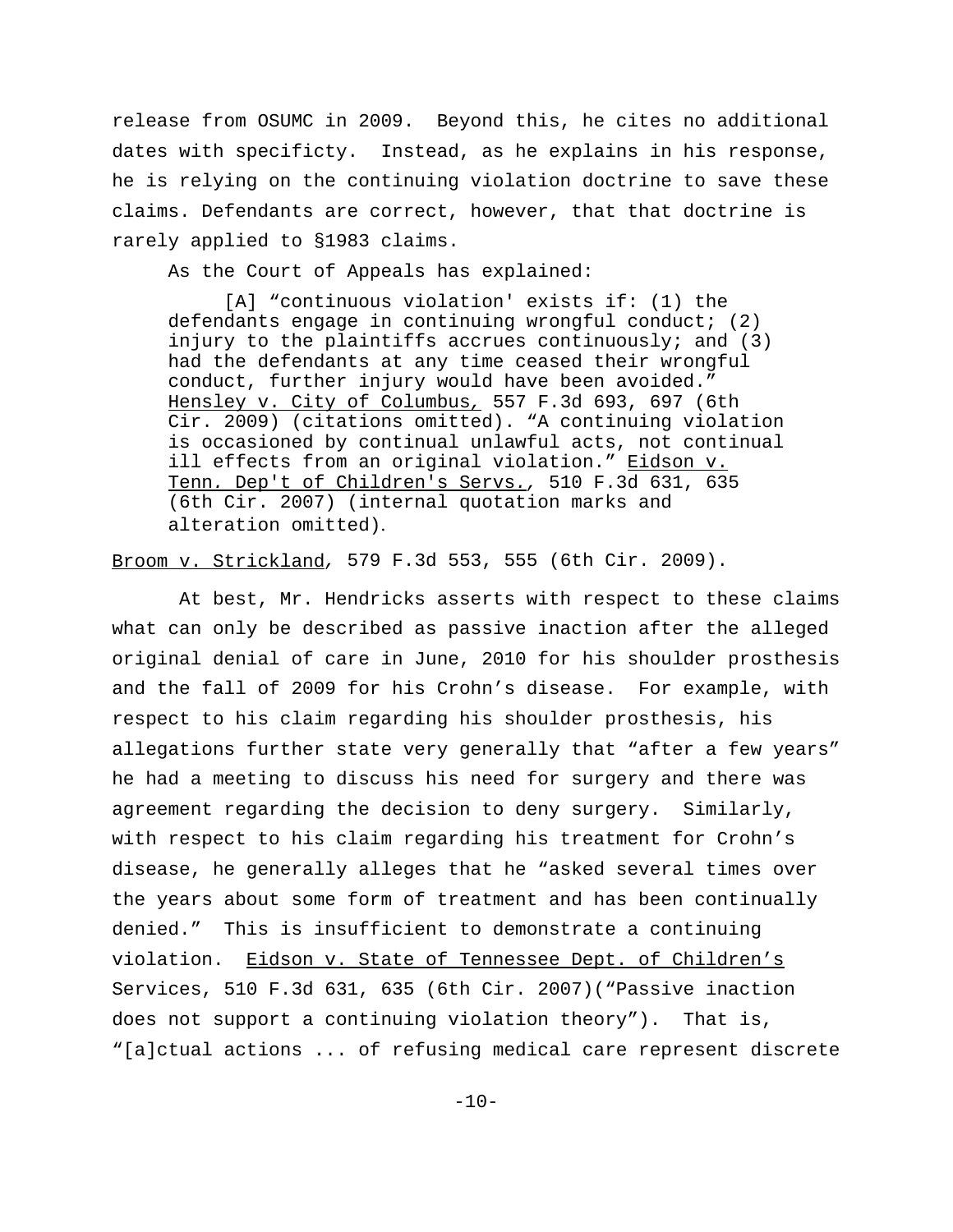unlawful acts (beyond passive inaction) that trigger the statute of limitations." Bruce v. Correctional Medical Services, Inc., 389 Fed.Appx. 462, 466-467 (6th Cir. 2010). Mr. Hendricks simply does not identify any discrete action taken by any Defendants within the statute of limitations period with sufficient specificity to satisfy his burden here. Consequently, the Court will recommend that the motion to dismiss be granted as to Mr. Hendricks' claims relating to his shoulder prosthesis and Crohn's disease. This includes any claim for declaratory relief relating to his shoulder prosthesis.

Mr. Hendricks' allegations with respect to his colitis condition, however, are just slightly more detailed. With respect to this condition, Mr. Hendricks states that two years after its discovery in 2009, Mr. Gardner approved the use of enemas for treatment. This allegation indicates that, at some time in 2011, Mr. Gardner approved this course of treatment. Mr. Hendricks further alleges that, subsequently to Mr. Gardner's approval, certain other Defendants declined to resume this approved treatment. Construing the allegations in the light most favorable to Mr. Hendricks, the decision not to resume treatment for his colitis was made within two years of the submission of his complaint in August, 2012. As a result, this claim is not barred by the statute of limitations. Consequently, the Court will not recommend that the motion to dismiss be granted as to this claim on statute of limitations grounds.

### B. Ohio Savings Statute

Defendants further contend that the Ohio Savings Statute does not operate to permit Mr. Hendricks' untimely claims to survive. The Court agrees.

 The Court of Appeals has determined that where a court "'uses a state's Statute of Limitations, [it] also use[s] its procedural rules affecting that Statute of Limitations[,]'

-11-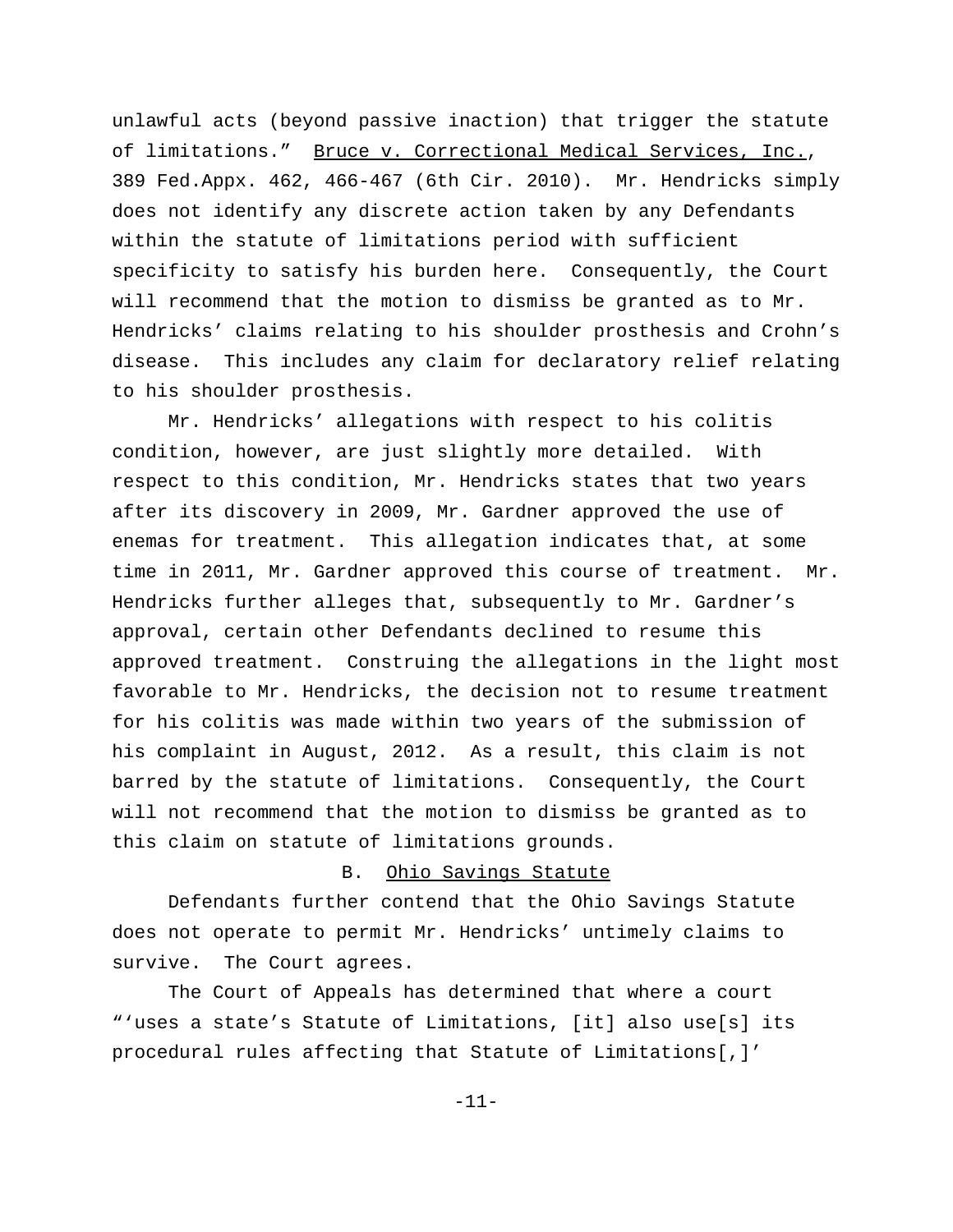including any savings statute." Engler v. Arnold, 2016 WL 2610515, \*2 (N.D. Ohio May 6, 2016), quoting Coleman v. Dep't of Rehab. & Corr., 46 Fed.Appx. 765, 769 (6th Cir. 2002). The Ohio Savings Statute, Ohio Rev. Code 2305.19, states, in relevant part:

In any action that is commenced or attempted to be commenced, if in due time a judgment for the plaintiff is reversed or if the plaintiff fails otherwise than upon the merits, the plaintiff or, if the plaintiff dies and the cause of action survives, the plaintiff's representative may commence a new action within one year after the date of the reversal of the judgment or the plaintiff's failure otherwise than upon the merits or within the period of the original applicable statute of limitations, whichever occurs later.

In order for the savings statute to apply, the initial action must have been filed within the applicable statute of limitations. Webster v. Spears, 664 Fed.Appx. 535, 537–38 (6th Cir. 2016); see also Graf v. Cirino, 2011 WL 2731355, \*2 (Ohio 8th Dist. July 14, 2011)(Savings statute may apply to a claim filed within the time required by a statute of limitations but dismissed without prejudice after the appropriate statute of limitations has already expired). Because, as explained above, Mr. Hendricks' claims relating to his shoulder prosthesis and Crohn's disease initially were filed outside the statute of limitations, the Ohio Savings Statute does not apply to save them.

 This is not the situation, however, with respect to Mr. Hendricks' claim relating to his colitis. The Court construed the allegations of the complaint as sufficient at this stage to demonstrate that this claim was filed within the applicable statute of limitations period. Further, a voluntary dismissal of a claim constitutes a failure "otherwise than on the merits" for purposes of the savings statute. Cooper v. City of Westerville, Ohio, 2014 WL 617650, \*5 (S.D. Ohio Feb. 18, 2014).

-12-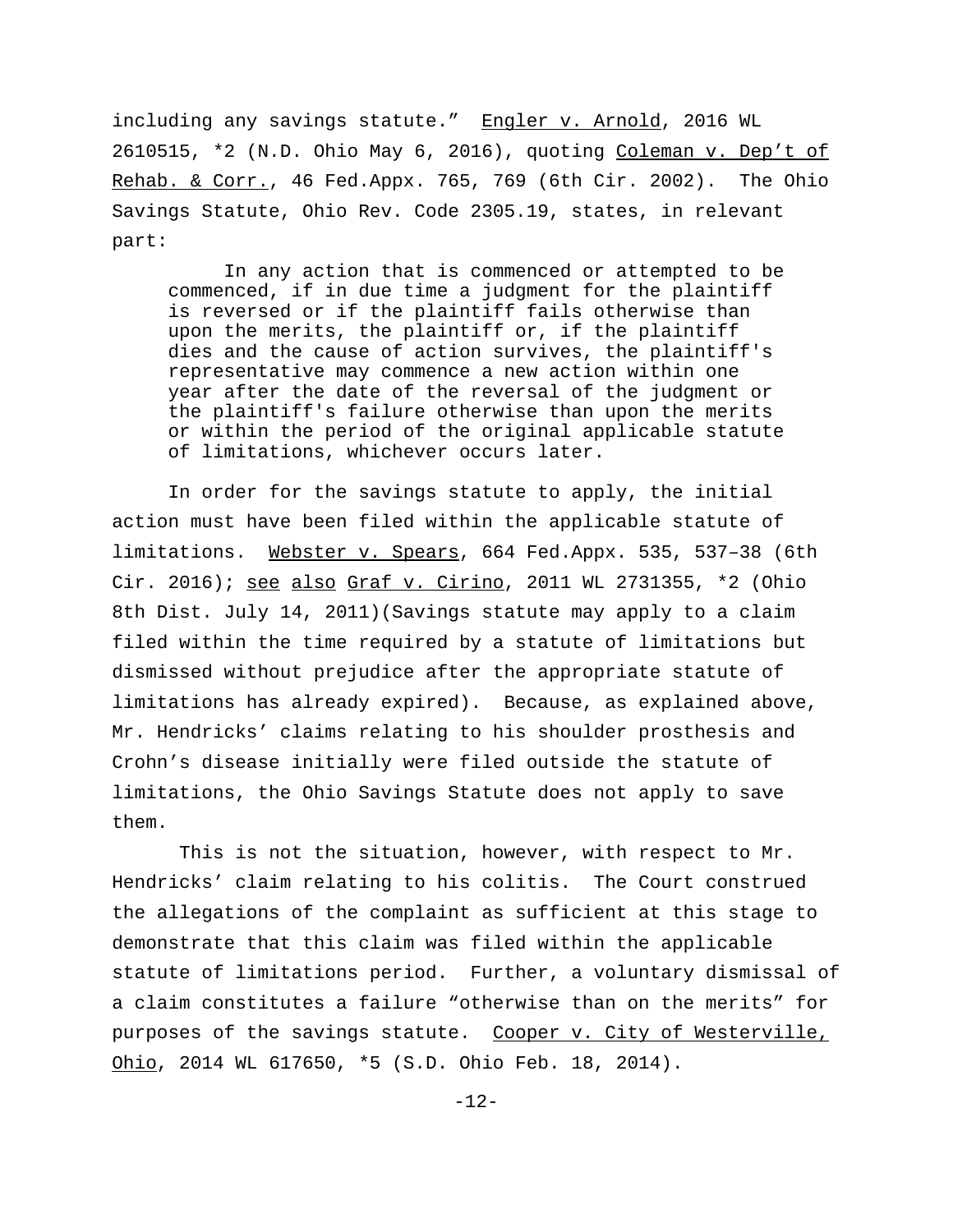Additionally, there is no dispute here that Mr. Hendricks refiled his complaint within one year of his voluntary dismissal as required by the savings statute. Consequently, the Ohio Savings Statute operates to preserve this claim, but only to the extent that Mr. Hendricks' complaint existed at the time of his voluntary dismissal.

As explained above, Mr. Hendricks' operative complaint at that time is as reflected in the Court's order allowing him leave to amend. At that point, Mr. Hendricks had asserted a claim relating to his colitis against Mr. Gardner, Ms. Hall, Dr. Eddy, Dr. Christenson, Dr. Hale, Dr. Khan, and Mr. Ayres. Moreover, this claim was addressed only to the time period through the filing of Mr. Hendricks' motion on September 6, 2013. For this same reason, the savings statute does not work to save Mr. Hendricks' claims relating to his hernias and pain management to the extent he is attempting to reassert them in his current complaint.

### C. Qualified Immunity

To the extent that Defendants also raise the issue of qualified immunity, the Court will not recommend the dismissal of Mr. Hendricks' remaining claim on this ground. While Defendants assert this defense generally, they do not explain how it applies to the circumstances of this case. They essentially contend that their use of the phrase "qualified immunity" shifts the burden to Mr. Hendricks to demonstrate that they are not entitled to it. This argument is without merit and need not be addressed further.

# D. Remaining Issues

As Defendants note, service has not been completed on Dr. Christenson, Ms. Hall, Dr. Akusoba, Dr. Khan, and Mr. Huffman. The Court's docket further reflects that service also has not been completed on Dr. DesMarais or any of the John/Jane Doe

-13-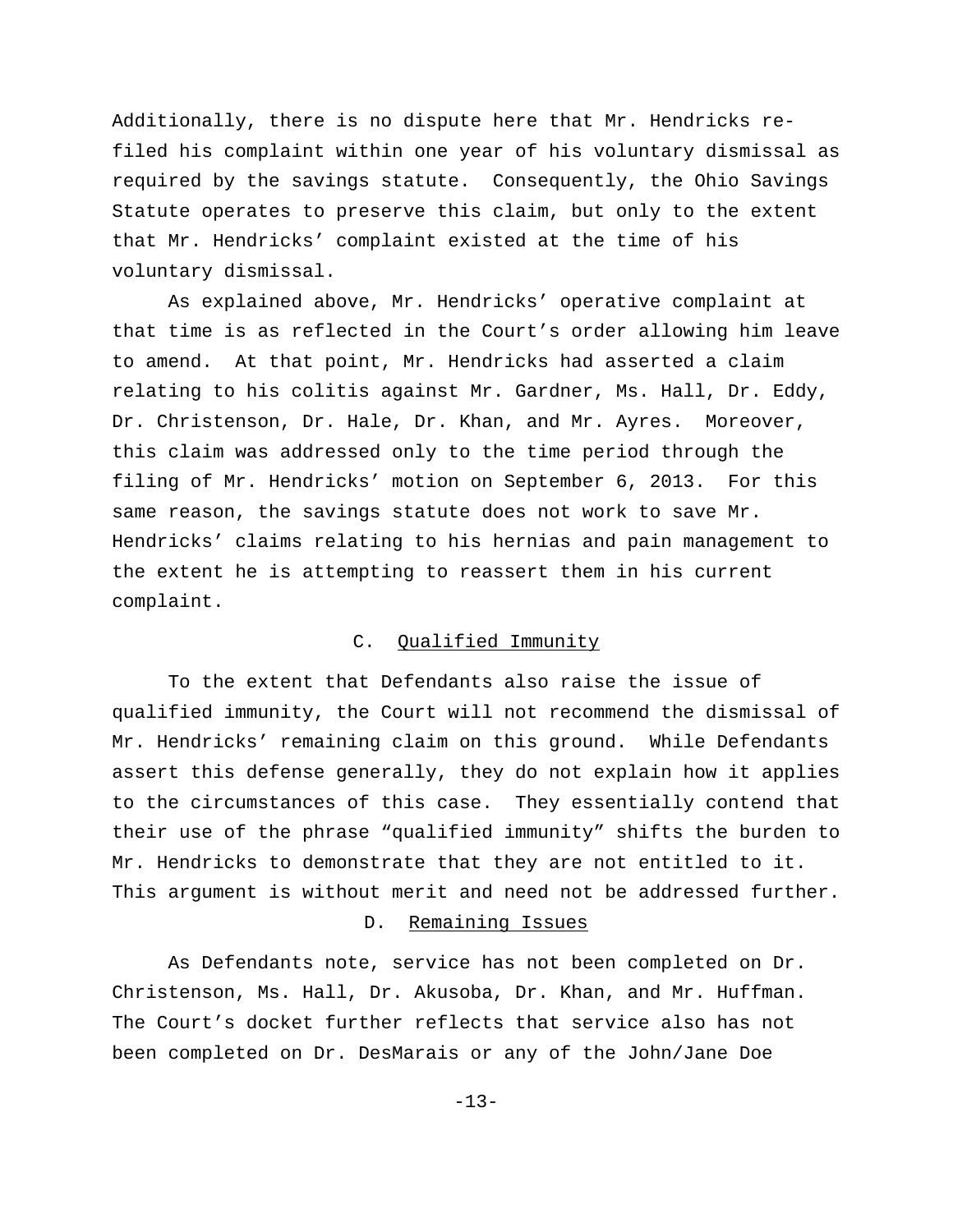defendants. Mr. Hendricks did not address this issue in his response.

Fed. R. Civ. P. 4(m) provides:

 If a defendant is not served within 90 days after the complaint is filed, the court - on motion or on its own after notice to the plaintiff - must dismiss the action without prejudice against that defendant or order that service be made within a specified time. But, if the plaintiff shows good cause for the failure, the court must extend the time for service for an appropriate period.

 Because Mr. Hendricks has failed to show good cause why service was not made it will be recommended that his claims against these defendants be dismissed pursuant to Fed. R. Civ.  $P.4(m)$ .

Finally, to the extent that Mr. Hendricks requested the appointment of counsel in his response, because this action has not yet progressed to the point that the Court is able to evaluate the merits of his claim, the motion for appointment of counsel is denied. See Mars v. Hanberry, 752 F.2d 254 (6th Cir. l985).

### IV. Recommendation and Order

For the reasons set forth above, it is recommended that the motion to dismiss (Doc. 40) be granted in part and denied in part. It should be granted as to the Eighth Amendment claims relating to Mr. Hendricks' shoulder prosthesis, Crohn's disease, hernias, and pain management. It should be denied as to his Eighth Amendment claim relating to his colitis through September 6, 2013. All claims against Dr. Christenson, Ms. Hall, Dr. Akusoba, Dr. Khan, and Mr. Huffman, Dr. DesMarais and the John/Jane Doe defendants should be dismissed pursuant to Rule 4(m). Mr. Hendricks' request for appointment of counsel is denied.

-14-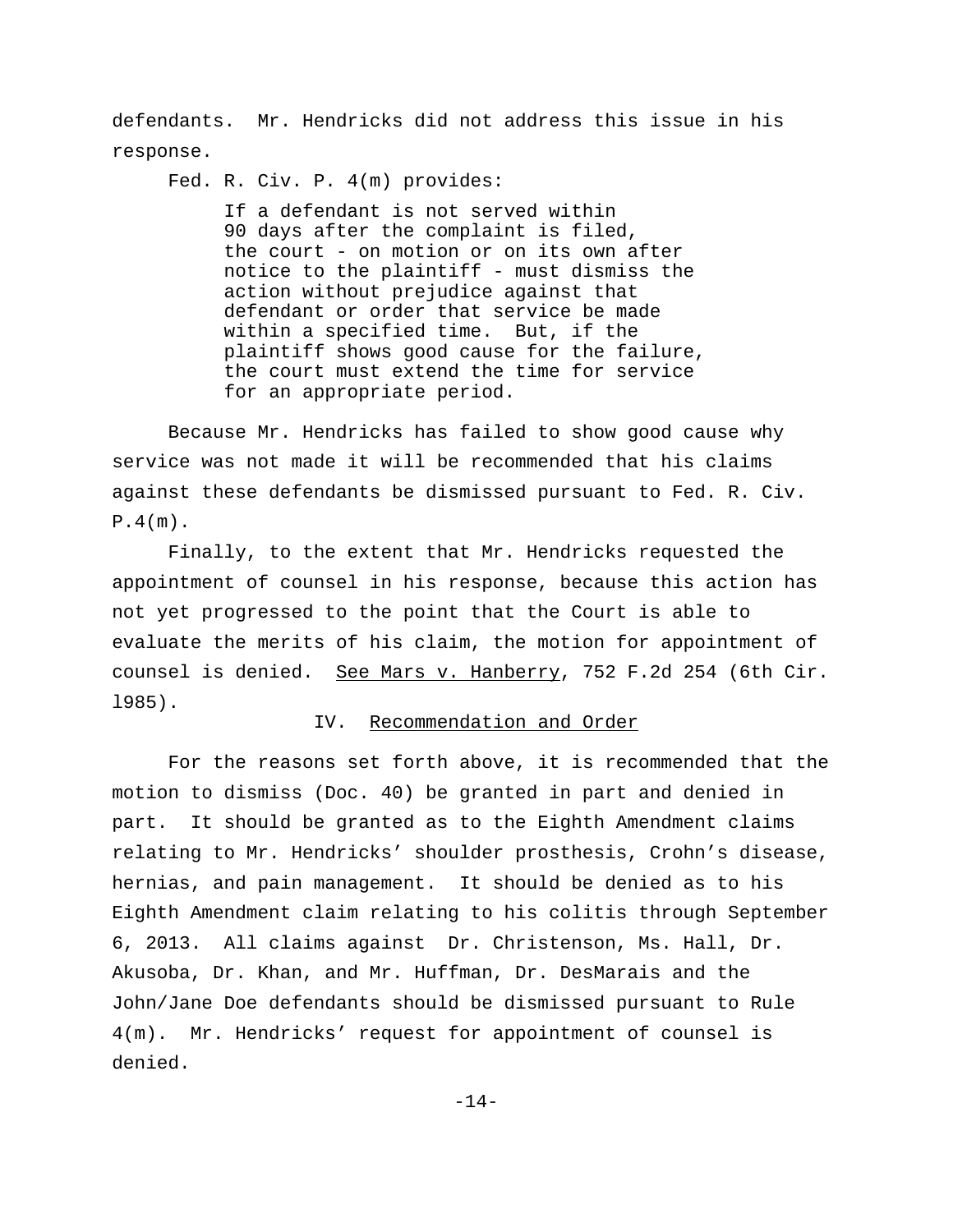### PROCEDURE ON OBJECTIONS TO REPORT AND RECOMMENDATION

 If any party objects to this Report and Recommendation, that party may, within fourteen days of the date of this Report, file and serve on all parties written objections to those specific proposed findings or recommendations to which objection is made, together with supporting authority for the objection(s). A judge of this Court shall make a de novo determination of those portions of the report or specified proposed findings or recommendations to which objection is made. Upon proper objections, a judge of this Court may accept, reject, or modify, in whole or in part, the findings or recommendations made herein, may receive further evidence or may recommit this matter to the magistrate judge with instructions. 28 U.S.C. §636(b)(1).

 The parties are specifically advised that failure to object to the Report and Recommendation will result in a waiver of the right to have the district judge review the Report and Recommendation de novo, and also operates as a waiver of the right to appeal the decision of the District Court adopting the Report and Recommendation. See Thomas v. Arn, 474 U.S. 140 (1985); United States v. Walters, 638 F.2d 947 (6th Cir. 1981).

## MOTION FOR RECONSIDERATION OF ORDER

Any party may, within fourteen days after this Order is filed, file and serve on the opposing party a motion for reconsideration by a District Judge. 28 U.S.C.  $\S 636(b)(1)(A)$ , Rule 72(a), Fed. R. Civ. P.; Eastern Division Order No. 14-01, pt. IV(C)(3)(a). The motion must specifically designate the order or part in question and the basis for any objection. Responses to objections are due fourteen days after objections are filed and replies by the objecting party are due seven days thereafter. The District Judge, upon consideration of the motion, shall set aside any part of this Order found to be clearly erroneous or contrary to law.

-15-